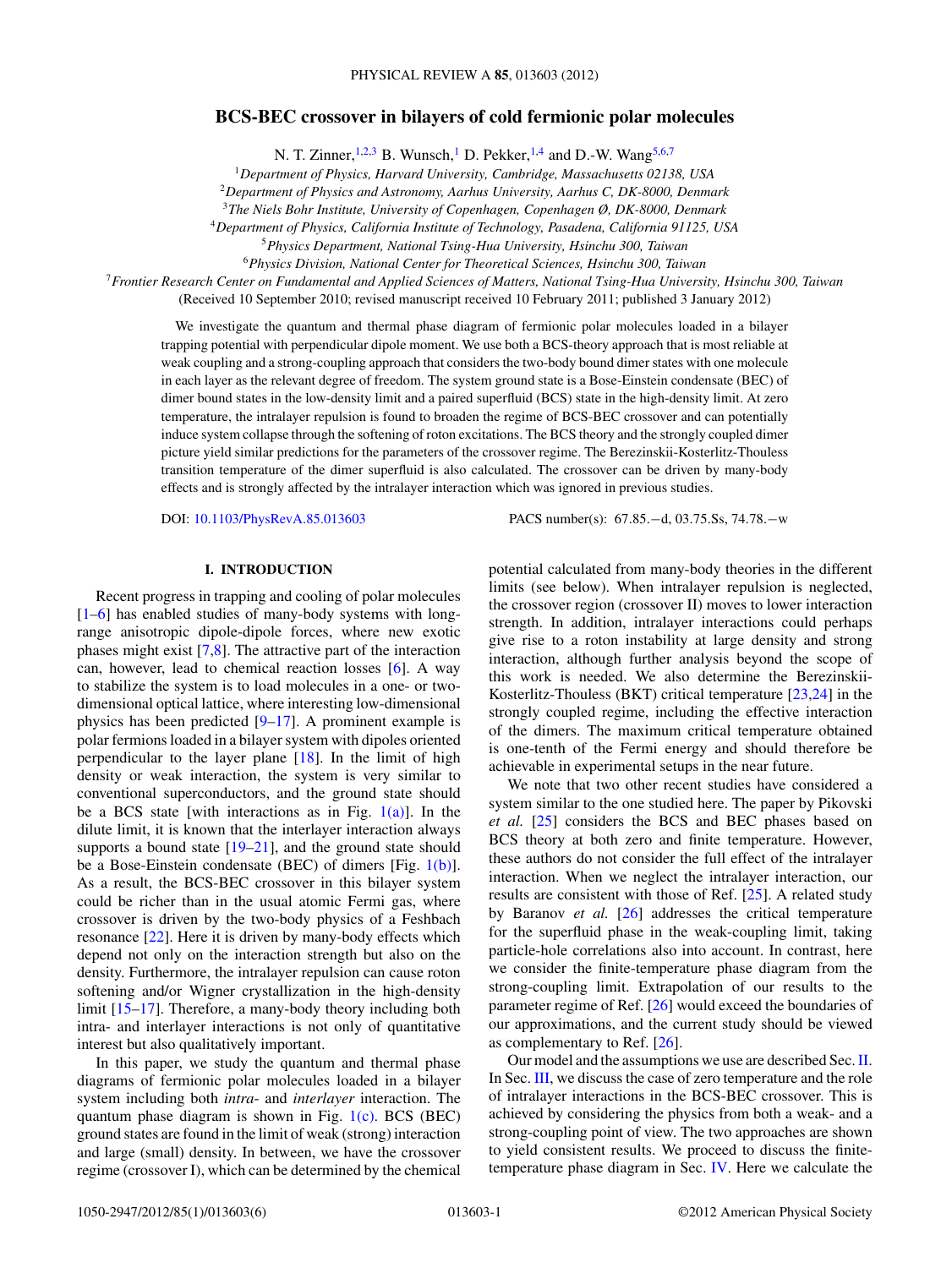<span id="page-1-0"></span>

FIG. 1. (Color online) Schematic of a few particles in a bilayer with (a) inter- $(V_1)$  and intralayer  $(V_0)$  interactions in the BCS limit and (b) the effective interaction  $(V_{\text{eff}})$  between the dimers in the BEC limit (see text). (c) Quantum phase diagram for a bilayer with fermionic polar molecules in the interaction-density plane. Interactions are characterized by  $U = mD^2/\hbar^2 d$  and by  $k_F d$ , where *m*, *D*, *d*, and  $k_F$  are respectively the molecular mass, dipole moment, interlayer distance, and Fermi momentum. The crossover I region includes the effect of intralayer interactions, while the crossover II region does not. In the upper right-hand corner we speculate that the system could potentially display a roton instability as discussed in the text.

critical temperature for the superfluid phase within mean-field theory and using the universal relation for the BKT transition temperature. Section [V](#page-3-0) contains a summary, a discussion of experimental parameters to realize the predicted phases and an outlook for future work.

#### **II. MODEL**

The Hamiltonian for polar molecules in the bilayer system is given by  $H = \sum_{k\sigma} \epsilon_k c_{k,\sigma}^{\dagger} c_{k,\sigma} +$  $\frac{1}{2\Omega} \sum_{q \kappa k', \sigma \sigma'} V_{\sigma \sigma'}(q) c^{\dagger}_{k+q, \sigma} c^{\dagger}_{k'-q, \sigma'} c_{k', \sigma'} c_{k, \sigma}, \text{ where } \Omega \text{ is }$ the area of the layer plane,  $\epsilon_k = \hbar^2 k^2 / 2m$ , and  $\sigma = \pm$  is the layer index.  $V_{+-} = V_{-+} = V_1$  denotes the interlayer interaction and  $V_{++} = V_{--} = V_0$  is the intralayer one. Here we neglect interlayer tunneling. We assume occupation of only the ground state in the transverse direction so that the transverse degree of freedom is a simple Gaussian that can be integrated out. This yields  $V_0(q) = \frac{8\pi D^2}{3\sqrt{2\pi}W} [1 - \frac{3}{2}F(|q|)]$ and  $V_1(q) \rightarrow -2\pi D^2|q|e^{-|q|d}$  as  $W/d \rightarrow 0$ . Here *q* is the in-plane momentum, *D* is the dipole moment, *W* and *d* the layer width and interlayer spacing, and  $F(q) = \sqrt{\pi/2}Wq[1 - \text{Erf}(Wq/\sqrt{2})]e^{q^2W^2/2}$  with Erf(*x*) the error function. The interlayer interaction is exact in the strict two-dimensional (2D) limit ( $W \ll d$ ), but we find it is accurate enough  $\left($  < 10%) at  $W = 0.2d$ , which is the value

used throughout. In the weak-interaction limit, the intralayer repulsion should renormalize the single-particle dispersion as in Fermi-liquid theory. If the layer index is treated as a spin degree of freedom, the gap equation is

$$
\Delta_k = -\frac{1}{\Omega} \sum_{q} \frac{V_1(k-q)\Delta_q}{2E_q} \tanh\left(\frac{E_q}{2k_B T}\right),\tag{1}
$$

where  $E_q = \sqrt{\xi_q^2 + |\Delta_q|^2}$  is the quasiparticle dispersion, and  $\xi_q \equiv \epsilon_q + \Sigma(q) - \mu_{BCS}$ . The self-energy  $\Sigma(q)$  in the Hartree-Fock approximation is [\[27\]](#page-4-0)  $\Sigma(k) = \frac{1}{2\Omega} \sum_{q} [V_0(0) V_0(k - q)[1 - \frac{\xi_q}{E_q}$  tanh( $E_q/2k_BT$ )]. To access the crossover regime, the chemical potential  $\mu_{BCS}$  must be determined self-consistently via the density equation

$$
n = \frac{1}{2\Omega} \sum_{q} \left[ 1 - \frac{\xi_q}{E_q} \tanh\left(\frac{E_q}{2k_B T}\right) \right].
$$
 (2)

We use the first Born approximation (FBA) with a realistic finite layer width for both intra- and interlayer interactions in Eq. (1). The exponentially decreasing shape of  $V_1(q)$ means that use of the renormalized gap equations or the FBA yields similar results as noted already in Ref. [\[25\]](#page-4-0). The FBA is generally poor at strong coupling. However, since the crossover takes place at low density, we treat the intralayer in a weak-coupling sense in the current work. Inclusion of higher-order terms will be considered in future work.

Since the interlayer interaction  $V_1$  is attractive at short distance, the dominant gap is*s* wave. Therefore, for simplicity, we neglect higher-partial-wave components and calculate  $\Delta_k = \Delta_{|k|}$  from Eq. (1) by iteration. In Fig. 2(a), we show  $\Delta_k/\Delta_0$  for different values of the dimensionless coupling  $U = mD^2/\hbar^2 d$  with  $k_F d = \sqrt{4\pi n d^2} = 0.4$ . When *U* is small, the maximum of  $\Delta(k)$  is at  $k/k_F = 2.5$ , which is where  $V_1(k)$ 



FIG. 2. (Color online) (a) Normalized gap  $\Delta_k/\Delta_0$  as a function of  $k/k_F$  at  $k_F d = 0.4$  and  $U = 1$  (solid) and  $U = 5$  (dashed). (b) Temperature dependence of  $\Delta_0(T)/E_F$  as a function of  $T/T_F$  for  $k_F d = 0.4$  ( $E_F = 0.16E_0$ ). (c) BCS critical temperature as a function of  $k_F d$  at  $U = 2$  in units of  $E_0 = \frac{\hbar^2}{2md^2}$ . (d) Ratio of the roton wavelength  $\lambda_r$  at the instability to the dimer size  $l_B$  as a function of  $k_F d$ .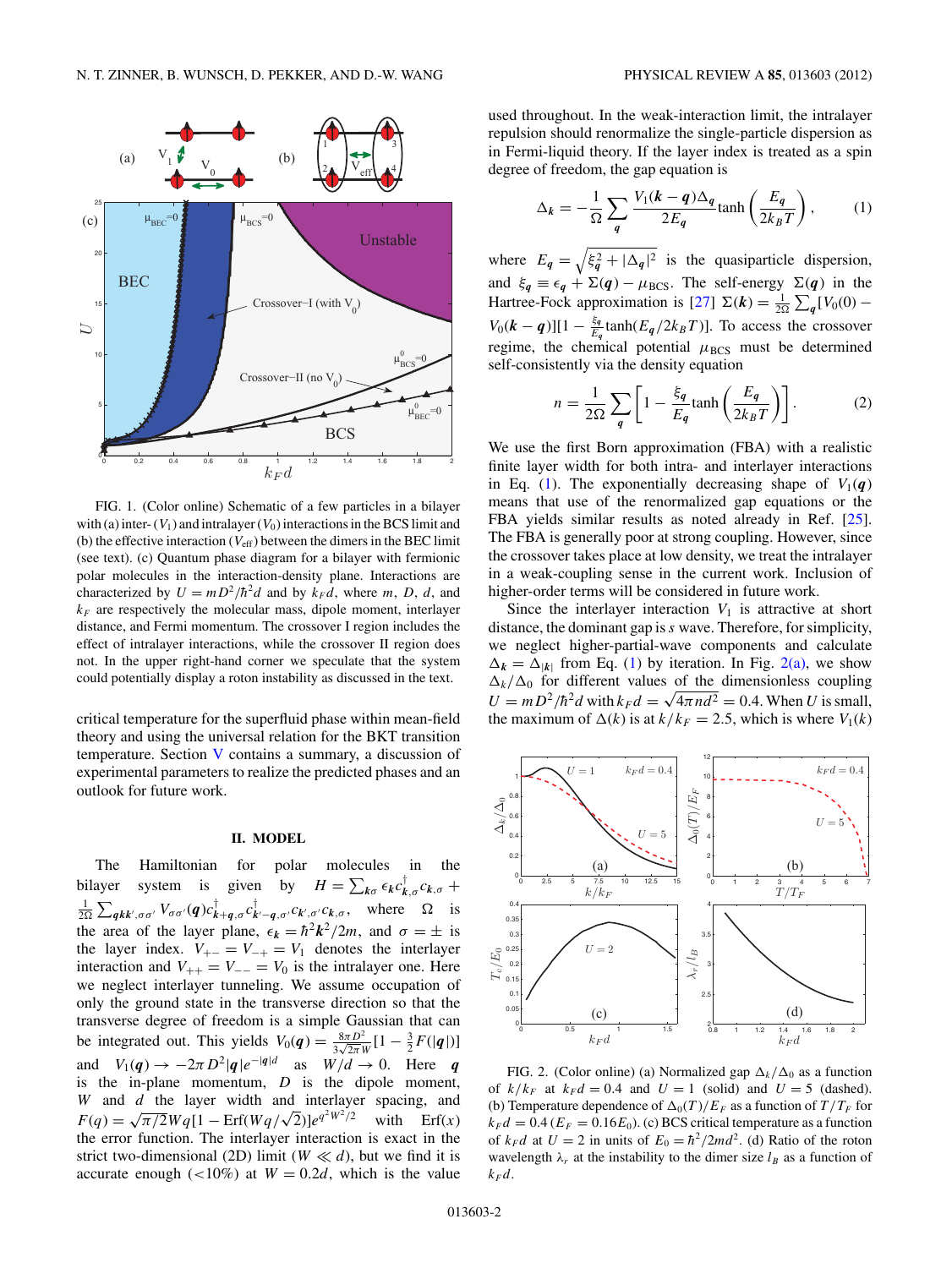<span id="page-2-0"></span>is most attractive. When *U* is larger, the intralayer interaction renormalizes the single-particle dispersion; the structure of  $\Delta_k$ disappears and the maximum is at  $k = 0$ . In Fig. [2\(b\)](#page-1-0) we show  $\Delta_0(T)/E_F$  as a function of  $T/T_F$ , where  $E_F$  and  $T_F$  are the Fermi energy and temperature.

### **III. ZERO-TEMPERATURE RESULTS: INTRALAYER-INTERACTION EFFECTS ON THE BCS-BEC CROSSOVER**

When the density is reduced, the ground state is expected to be a dimer BEC. Within BCS theory, this regime can be defined by having a negative chemical potential ( $\mu_{BCS} < 0$ ). From Eq. [\(2\)](#page-1-0), we can determine the  $\mu_{BCS} = 0$  boundary as shown in Fig. [1\(c\).](#page-1-0) The two solid lines that bound the two crossover regions are calculated by including  $(\mu_{BCS})$  and neglecting  $(\mu_{BCS}^0)$  the intralayer repulsion respectively. As expected, the repulsion strongly suppresses the  $\mu_{BCS} < 0$  region, and for densities larger than a critical value of  $k_F d \sim 0.77$ ,  $\mu_{BCS}$  is positive for any *U*. We always find a  $\mu_{BCS}^0 < 0$  region when the intralayer interaction is neglected. This shows that the intralayer interaction brings not only quantitative contributions but also qualitative and important changes of the quantum phase diagram. The effect of intralayer repulsion on the crossover physics can also be seen in the transition temperature *T<sub>c</sub>* as shown in Fig. [2\(c\).](#page-1-0) It has a maximum at  $k_F d \sim 1$ , similar to crossover in a quasi-2D superconductor [\[28\]](#page-4-0). In contrast to BCS results for Fermi gases with short-range interaction, the decrease of  $T_c$  at high density is caused by the long-range intralayer repulsion.

In order to investigate the many-body physics of the BEC limit (i.e., the strong-interaction or low-density limit) in more detail, we go beyond BCS theory, which is based on Fermiliquid theory at high density. Starting from the extremely dilute limit, the bound dimer is the main constituent with binding energy  $E_B$ . For small density, we neglect the intralayer term but include the Fermi pressure in the chemical potential:  $\mu_{\text{BEC}}^0$  $E_F - E_B/2$ , where  $E_B$  is obtained numerically [\[19–21\]](#page-4-0). We define the crossover regime (crossover II) as the region bounded by  $\mu_{BCS}^0 = 0$  and  $\mu_{BEC}^0 = 0$ , the latter given by the line with triangles in Fig.  $1(c)$ . The crossover II region is quite narrow, which indicates that the BCS theory and the strong-coupling results are very similar. The expression for  $\mu_{\text{BCS}}^0$  given above holds exactly for zero-range interactions [\[29\]](#page-4-0) and indicates that the crossover happens when the dimer size becomes comparable to the interparticle distance. While the interlayer dipole interaction behaves similar to a zerorange interaction, the intralayer dimer-dimer interaction can have significant effects on  $\mu_{BEC}$  as we now demonstrate by deriving an effective interaction between dimers. We note that a recent Monte Carlo study of the BCS-BEC crossover in two dimensions also finds that, in the BEC limit, the dimer-dimer and atom-dimer interactions are important corrections that are not taken into account in the usual BCS theory without self-energy corrections [\[30\]](#page-4-0).

The coordinates of the four molecules are denoted by  $r_1, \ldots, r_4$  as shown in Fig. [1\(b\),](#page-1-0) where  $(r_1, r_2)$  are for the left dimer and  $(r_3, r_4)$  for the right dimer. We are interested in a deep bound state, where the dimer size is smaller than the interdimer distance, i.e.,  $|\rho| \gg |r|, |r'|$ , where  $\rho = (r_1 + r_2)$ 

 $r_2$ )/2 −  $(r_3 + r_4)$ /2 is the interdimer distance and  $r = r_1$  − *r*<sub>2</sub> and  $r' = r_3 - r_4$  are the relative coordinates in each dimer. Straighforward algebra and integration over the dimer boundstate wave function  $\phi(r)$  yield the effective dimer-dimer interaction  $V_{\text{eff}}(\rho) = \int dr dr' |\phi(r)|^2 |\phi(r')|^2 \sum_{s=\pm 1, \alpha=0,1} V_{\alpha}(\rho +$ *sr*<sub>α</sub>), where  $r_{0,1} \equiv (r \mp r')/2$ . In the strong-interaction and dilute-density limit, we can approximate  $\phi(r)$  by a Gaussian profile:  $\phi(\mathbf{r}) = (l_B \sqrt{\pi})^{-1} \exp(-|\mathbf{r}|^2/2l_B^2)$ , where  $l_B = \sqrt{2\hbar^2/mE_B}$  is the radius of the dimer bound state. As a result, *V*eff has the following simple Fourier transform:

$$
V_{\text{eff}}(\mathbf{k}) = [2V_1(\mathbf{k}) + 2V_0(\mathbf{k})] \exp(-|\mathbf{k}|^2 l_B^2/8). \tag{3}
$$

The Gaussian approximation for  $\phi(r)$  fails for  $U \lesssim 2$ ; however, we have checked that our results are qualitatively unchanged if the exact solution is used [\[31\]](#page-4-0). Notice that *V*eff takes the strong interlayer interaction into account through the dimer wave function. The FBA is used for the intralayer term, which is reasonable since the crossover happens at low density. For the roton instability, the FBA was used in quasi-2D studies of dipolar bosons [\[32,33\]](#page-4-0), and we expect it to remain a fair approximation at larger densities as well. We note that dipolar interactions are different from short- or zero-range interactions. Zero-range interactions in 2D always allow a two-body dimer bound state  $[29]$ , and a state of four bosons will also be bound [\[34\]](#page-4-0). This result is different from that in 3D, where the interaction must be sufficiently attractive to produce bound states. In the current setup, the dimer-dimer system is unbound [\[35\]](#page-4-0).

The effective interaction has the property that  $V_{\text{eff}}(0)$  is nonzero due to the intralayer term. However, the molecules are fermionic, and the Fock exchange contribution could cancel this term as is the case with true short-range interactions in interacting single-component Fermi gases. However,  $V_{\text{eff}}(\boldsymbol{q})$ also has large contributions from *qd >* 0, and this should have an influence on the phase diagram. This is supported by recent studies of the density-wave instability where the effect of exchange is found to be very large, shifting the instability into the strong-coupling regime [\[36](#page-4-0)[–40\]](#page-5-0). The importance of exchange effects has also been discussed in relation to ferroeletricity with polar molecules [\[41\]](#page-5-0). Here we estimate the effects in the bosonic dimer limit by including the intralayer potential through  $V_{\text{eff}}(0)$ .

Using *V*eff, the chemical potential in the BEC limit can be estimated as  $\mu_{BEC} = nV_{eff}(0)/2 - E_B/2$  (we neglect the Fermi pressure, which is much smaller than the interaction energy for strong interactions). In Fig.  $1(c)$ , the solid line with crosses is given by  $\mu_{BEC} = 0$  and is the upper bound of the crossover regime including intralayer interaction (crossover I). Notice in particular that the BEC region shrinks to lower density when the intralayer interaction is included, and there is no dimer condensate for  $k_F d \geq 0.42$ . The ratio of interparticle distance to dimer size is 5 or more along the  $\mu_{BCS} = 0$  and  $\mu_{BEC} = 0$  lines. Without intralayer interaction the ratio is around 2.5, again demonstrating how the crossover physics is strongly modified by the intralayer term. We have estimate the chemical potential from both BCS and BEC limits, giving the bounds of the crossover regime with and without the intralayer interaction. Our results indicate that, in a realistic experiment,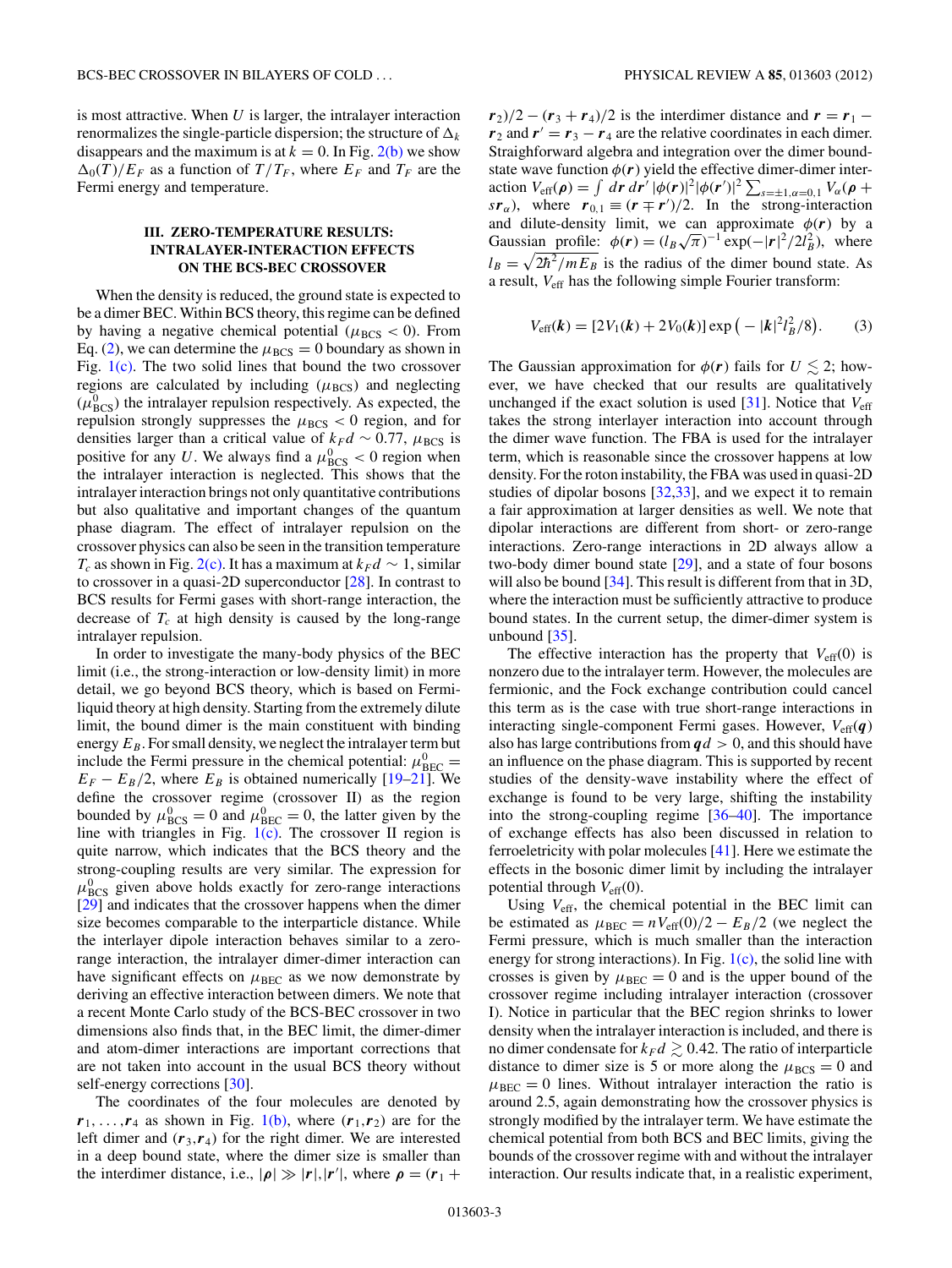<span id="page-3-0"></span>the intralayer repulsion can significantly affect the regime where a dimer condensate is observable.

From the effective interaction between dimers,  $V_{\text{eff}}$ , we can also calculate the dispersion  $\hbar \omega_d(\mathbf{k}) =$  $\sqrt{\epsilon_k/2[\epsilon_k/2 + 2nV_{\text{eff}}(k)]}$  of the collective Bogoliubov mode of a dimer superfluid, in analogy to the case of dipolar bosons [\[33\]](#page-4-0). With increasing *U* we find roton softening around  $kd = 2\pi$ , which corresponds to a wavelength of  $\lambda_r = 2\pi/k \sim d$ . This softening leads to system collapse in the high-density and strong-interaction regime, as shown in Fig. [1\(c\).](#page-1-0) To investigate the nature of the instability, we plot  $\lambda_r/l_B$  in Fig. [2\(d\)](#page-1-0) and observe that  $\lambda_r$  is more than a factor of 2 larger than  $l_B$  for all densities. This implies that, at least in the low-density limit, it is a many-body effect.

The roton analysis assumes a well-defined dimer picture. We find the instability in the upper right-hand corner of Fig. [1\(c\),](#page-1-0) i.e., at higher densities and large *U*. While the dimer picture should prevail for large *U*, the higher densities imply that some fermionic nature could perhaps arise. A similar effect should arise in a fermionic picture but it is not easily calculated since fluctuations beyond BCS theory are needed. So at this point the findings for the roton instability remain speculative. This is an interesting topic for future work. We note that density waves in a single layer with fermionic polar molecules have been predicted recently [\[42,43\]](#page-5-0). A rough estimate indicates that the roton instability lies inside the region where a density wave in single layers is predicted. However, the authors of Refs. [\[42,43\]](#page-5-0) neglect the Fock contributions, which are expected to be large [\[36–](#page-4-0)[40\]](#page-5-0). The exact region of the density-wave instability is therefore not yet known. In any case, we expect the system to be unstable in the upper right part of the zero-temperature phase diagram of Fig. [1.](#page-1-0)

# **IV. FINITE-TEMPERATURE RESULTS: INTRALAYER-INTERACTION EFFECTS ON THE CRITICAL TEMPERATURE**

We now investigate the finite-temperature phase diagram. In the BCS limit, we can use Eq.  $(1)$  to obtain the transition temperature  $T_c$  as shown by the dashed line in Fig. 3. We note that the intralayer interaction has very little influence on  $T_c$  at  $k_F d = 0.4$ . It is known that, in the weak-interaction limit,  $T_c$  is very close to the true transition temperature in a full BKT theory [\[44\]](#page-5-0). However, this calculation fails in the strong-interaction or dilute limit. At strong coupling, we obtain the BKT transition temperature from the universal relation  $k_B T_{\text{BKT}} = \hbar^2 \pi n_s (T_{\text{BKT}})/2m$ , where  $n_s(T)$  is the superfluid density at temperature *T* [\[23,24\]](#page-4-0). According to Landau's twofluid model, we have  $n_s(T) = n - n_n(T)$ , with normal-fluid density given by  $n_n(T) = \frac{\hbar^2}{16mk_BT} \int \frac{d^2q}{(2\pi)^2} \left[ \frac{q}{\sinh[\omega_d(q)/2k_BT]} \right]^2 [45]$  $n_n(T) = \frac{\hbar^2}{16mk_BT} \int \frac{d^2q}{(2\pi)^2} \left[ \frac{q}{\sinh[\omega_d(q)/2k_BT]} \right]^2 [45]$ . In Fig. 3 we show  $T_{\rm BKT}$  of a dimer superfluid as a function of  $U$ for  $k_F d = 0.4$  (solid black line). The dimer result differs from the BCS theory prediction in the weak-coupling limit, while it becomes saturated at  $T_{BKT} = 0.125T_F$  for large U. In Ref. [\[25\]](#page-4-0),  $T_c$  and  $T_{BKT}$  was calculated from the BCS superfluid state. For small  $U$  we find the same result for  $T_c$ . For dipolar bosons, the authors of Ref. [\[46\]](#page-5-0) find  $T_{BKT} \sim 0.1 T_F$  for all values of *U* shown in Fig. 3. In order to compare to that study we need to



FIG. 3. (Color online) Transition temperature  $(T_{BKT}$ , solid black line) as a function of interaction strength for  $k_F d = 0.4$ . BCS result  $(T_c)$ , dashed blue line) is shown for comparison. The dashed vertical line marks the position of  $\mu_{BCS} = 0$  [see Fig. [1\(c\)\]](#page-1-0).

assume point dimers with twice the dipole moment, which is of course not the case for small U, where  $T_{BKT}$  is reduced as the dimer size grows. Our strong-coupling dimer approach to the finite-temperature physics can be considered complementary to both Refs. [\[25](#page-4-0)[,46\]](#page-5-0). The good agreement at intermediate and large *U* with the other approaches provides support that we capture the essential physics using the effective interaction between dimers.

#### **V. DISCUSSION**

We have studied fermionic polar molecules in a bilayer with perpendicularly polarized dipole moments. As the density and dipole strength vary, an analog (but with different physics) of the celebrated BCS-BEC crossover is predicted. We find that the intralayer repulsion (and dimer-dimer interaction) is crucial quantitatively and also to some extend qualitatively: It shrinks the region of dimer condensation so that no dimer state is expected when the density is larger than a critical value, and it also causes a roton instability in the high-density and strong-interaction regime. Our work is thus important for the study of BCS-BEC crossover physics in 2D systems, and our results should be observable within the parameter regime of near-future experiments.

It is worth stressing that our study considers the physics of the bilayer with fermionic polar molecules from different points of view. The BCS theory is usally more reliable in the weak-coupling regime, but can be extended into the crossover regime by solving the gap and number equations self-consistently. As the bilayer setup will always have a two-body bound state with one molecule in each layer, it is reasonable to consider these dimers as the relevant degree of freedom in the strongly coupled regime. The results presented above indicate that the two approaches yield consistent results, with or without inclusion of the repulsive intralayer interaction.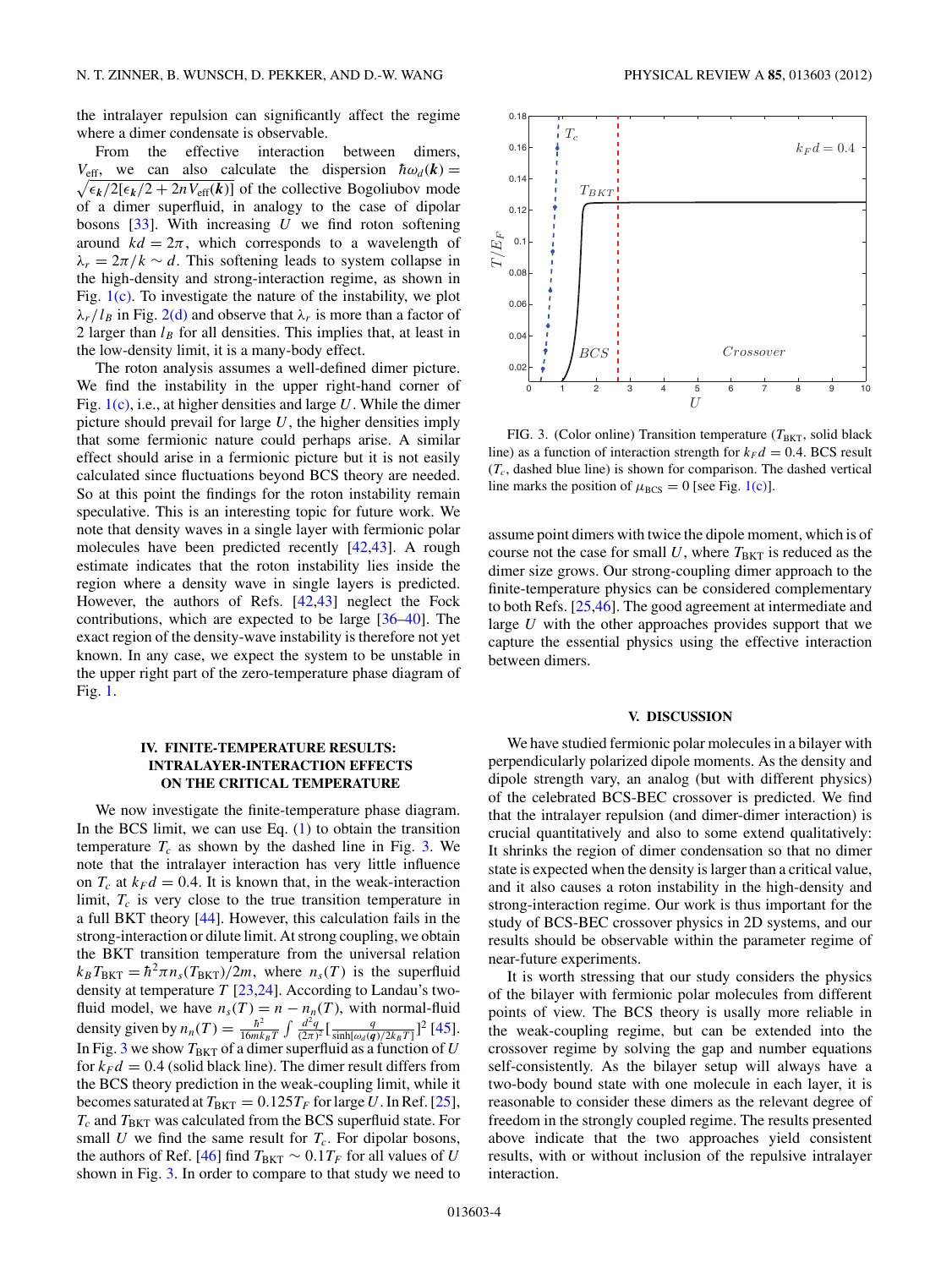<span id="page-4-0"></span>The crystalline phases  $[15-17]$  are also ground-state candidates due to the intralayer repulsion. For  $W/d = 0.2$ used in our calculations, these phases could appear below the roton instability region in Fig. [1.](#page-1-0) The finite extent of the dimers is, however, still a concern, and further work is needed to determine the crystal phases in the bilayer setup.

In order to detect the phases a number of techniques could be applied. Dimerization in the layers should be detectable by Bragg scattering [\[47\]](#page-5-0) or *in situ* nondemolition detection [\[48,49\]](#page-5-0), whereas rf spectroscopy can probe the gap. To probe the finite-temperature physics, one can detect the associated vortices by matter-wave heteredyning [\[50\]](#page-5-0). To estimate parameters for relevant systems, we take  $d = 0.5 \mu m$ , which yields  $U = 1.22$  for KRb molecules at  $D = 0.566$  D and  $U = 4.15$  for LiCs at  $D = 1.0$  D (the permanent dipole moment of this molecule in the ground state is about  $D = 5.4$ D [\[51\]](#page-5-0)). For densities  $n = 10^5 - 10^8$  cm<sup>-2</sup> we have  $k_F d =$ 0.06–1.8. The critical density to reach  $\mu_{BCS} < 0$  is about  $n \sim 0.2 \times 10^8$  cm<sup>-2</sup>, whereas the dimer BEC requires  $n \lesssim$  $0.6 \times 10^7$  cm<sup>-2</sup>. Unfortunately, as  $T_F = E_0 (k_F d)^2 / k_B$  this means that extremely low temperatures  $(\lesssim 1 \text{ nK})$  are required to reach  $T_{BKT}$ .

Interesting directions for future work include investigation of more than two layers or tilting of the dipoles with respect to the plane. With dipoles that are no longer perpendicular, one can still show that a two-body bound dimer will be present for any value of the dipole moment [\[52\]](#page-5-0), although the dimer binding energy is reduced [\[53\]](#page-5-0). In the single-layer case, *p*-wave superfluidity can occur for an extended range of tilting angles [11], and we expect similar effects for a bilayer. This setup can be explored with the same methods used here. In a setting with multiple layers, more phases should be expected, such as coherent density waves [36], pairing [\[47\]](#page-5-0), and bound states with more than two molecules [35[,54\]](#page-5-0).

#### **ACKNOWLEDGMENTS**

We thank E. Demler, L. Pollet, A. S. Jensen, G. M. Bruun, and M. M. Parish for fruitful discussions and C.-H. Lin and I.-W. Tsai for early pioneering work. D.W.W. appreciates the hospitality of the JQI during the initial investigation of this project and acknowledges research and travel support from NCTS (Taiwan). Support by the Carlsberg Foundation and by the German Science Foundation under Grant No. WU 609/1-1 is gratefully acknowledged.

- [1] S. Ospelkaus *et al.*, Nat. Phys. **4**[, 622 \(2008\).](http://dx.doi.org/10.1038/nphys997)
- [2] K. K. Ni *et al.*, Science **322**[, 231 \(2008\).](http://dx.doi.org/10.1126/science.1163861)
- [3] J. Deiglmayr, A. Grochola, M. Repp, K. Mortlbauer, C. Gluck, J. Lange, O. Dulieu, R. Wester, and M. Weidemuller, [Phys. Rev.](http://dx.doi.org/10.1103/PhysRevLett.101.133004) Lett. **101**[, 133004 \(2008\).](http://dx.doi.org/10.1103/PhysRevLett.101.133004)
- [4] F. Lang, K. Winkler, C. Strauss, R. Grimm, and J. H. Hecker Denschlag, Phys. Rev. Lett. **101**[, 133005 \(2008\).](http://dx.doi.org/10.1103/PhysRevLett.101.133005)
- [5] K. K. Ni *et al.*, [Nature \(London\)](http://dx.doi.org/10.1038/nature08953) **464**, 1324 (2010).
- [6] S. Ospelkaus *et al.*, Science **327**[, 853 \(2010\).](http://dx.doi.org/10.1126/science.1184121)
- [7] M. A. Baranov, Phys. Rep. **464**[, 71 \(2008\).](http://dx.doi.org/10.1016/j.physrep.2008.04.007)
- [8] T. Lahaye, C. Menotti, L. Santos, M. Lewenstein, and T. Pfau, [Rep. Prog. Phys.](http://dx.doi.org/10.1088/0034-4885/72/12/126401) **72**, 126401 (2009).
- [9] D.-W. Wang, M. D. Lukin, and E. Demler, [Phys. Rev. Lett.](http://dx.doi.org/10.1103/PhysRevLett.97.180413) **97**, [180413 \(2006\).](http://dx.doi.org/10.1103/PhysRevLett.97.180413)
- [10] D.-W. Wang, Phys. Rev. Lett. **98**[, 060403 \(2007\).](http://dx.doi.org/10.1103/PhysRevLett.98.060403)
- [11] G. M. Bruun and E. Taylor, Phys. Rev. Lett. **101**[, 245301 \(2008\).](http://dx.doi.org/10.1103/PhysRevLett.101.245301)
- [12] N. R. Cooper and G. V. Shlyapnikov, [Phys. Rev. Lett.](http://dx.doi.org/10.1103/PhysRevLett.103.155302) **103**, [155302 \(2009\).](http://dx.doi.org/10.1103/PhysRevLett.103.155302)
- [13] R. M. Lutchyn, E. Rossi, and S. Das Sarma, [Phys. Rev. A](http://dx.doi.org/10.1103/PhysRevA.82.061604) **82**, [061604\(R\) \(2010\).](http://dx.doi.org/10.1103/PhysRevA.82.061604)
- [14] M. Klawunn, J. Duhme, and L. Santos, [Phys. Rev. A](http://dx.doi.org/10.1103/PhysRevA.81.013604) **81**, 013604 [\(2010\).](http://dx.doi.org/10.1103/PhysRevA.81.013604)
- [15] C. Mora, O. Parcollet, and X. Waintal, [Phys. Rev. B](http://dx.doi.org/10.1103/PhysRevB.76.064511) **76**, 064511 [\(2007\).](http://dx.doi.org/10.1103/PhysRevB.76.064511)
- [16] H.-P. Büchler, E. Demler, M. Lukin, A. Micheli, N. Prokofev, G. Pupillo, and P. Zoller, Phys. Rev. Lett. **98**[, 060404 \(2007\).](http://dx.doi.org/10.1103/PhysRevLett.98.060404)
- [17] G. E. Astrakharchik, J. Boronat, I. L. Kurbakov, and Yu. E. Lozovik, Phys. Rev. Lett. **98**[, 060405 \(2007\).](http://dx.doi.org/10.1103/PhysRevLett.98.060405)
- [18] M. G. H. de Miranda *et al.*, Nat. Phys. **7**[, 502 \(2011\).](http://dx.doi.org/10.1038/nphys1939)
- [19] S.-M. Shih and D.-W. Wang, Phys. Rev. A **79**[, 065603 \(2009\).](http://dx.doi.org/10.1103/PhysRevA.79.065603)
- [20] J. R. Armstrong, N. T. Zinner, D. V. Fedorov, and A. S. Jensen, [Europhys. Lett.](http://dx.doi.org/10.1209/0295-5075/91/16001) **91**, 16001 (2010).
- [21] M. Klawunn, A. Pikovski, and L. Santos, [Phys. Rev. A](http://dx.doi.org/10.1103/PhysRevA.82.044701) **82**, [044701 \(2010\).](http://dx.doi.org/10.1103/PhysRevA.82.044701)
- [22] W. Ketterle and M. W. Zwierlein, in *Ultracold Fermi Gases*, in *Proceedings of the International School of Physics* "*Enrico Fermi*," *Course CLXIV, Varenna, 2006*, edited by M. Inguscio, W. Ketterle, and C. Salomon (IOS Press, Amsterdam, 2008).
- [23] V. L. Berezinskii, Sov. Phys. JETP **34**, 610 (1972).
- [24] J. M. Kosterlitz and D. J. Thouless, J. Phys. C **6**[, 1181 \(1973\).](http://dx.doi.org/10.1088/0022-3719/6/7/010)
- [25] A. Pikovski, M. Klawunn, G. V. Shlyapnikov, and L. Santos, Phys. Rev. Lett. **105**[, 215302 \(2010\).](http://dx.doi.org/10.1103/PhysRevLett.105.215302)
- [26] M. A. Baranov, A. Micheli, S. Ronen, and P. Zoller, [Phys. Rev.](http://dx.doi.org/10.1103/PhysRevA.83.043602) A **83**[, 043602 \(2011\).](http://dx.doi.org/10.1103/PhysRevA.83.043602)
- [27] C. Zhao, L. Jiang, X. Liu, W. M. Liu, X. Zou, and H. Pu, *[Phys.](http://dx.doi.org/10.1103/PhysRevA.81.063642)* Rev. A **81**[, 063642 \(2010\).](http://dx.doi.org/10.1103/PhysRevA.81.063642)
- [28] Z. Li and K. Yamada, [J. Phys. Soc. Jpn.](http://dx.doi.org/10.1143/JPSJ.70.797) **70**, 797 (2001).
- [29] M. Randeria, J.-M. Duan, and L.-Y. Shieh, [Phys. Rev. B](http://dx.doi.org/10.1103/PhysRevB.41.327) **41**, 327 [\(1990\).](http://dx.doi.org/10.1103/PhysRevB.41.327)
- [30] G. Bertaina and S. Giorgini, Phys. Rev. Lett. **106**[, 110403 \(2011\).](http://dx.doi.org/10.1103/PhysRevLett.106.110403)
- [31] N. T. Zinner, J. R. Armstrong, A. G. Volosniev, D. V. Fedorov, and A. S. Jensen, e-print arXiv[:1105.6264.](http://arXiv.org/abs/1105.6264)
- [32] L. Santos, G. V. Shlyapnikov, and M. Lewenstein, *[Phys. Rev.](http://dx.doi.org/10.1103/PhysRevLett.90.250403)* Lett. **90**[, 250403 \(2003\).](http://dx.doi.org/10.1103/PhysRevLett.90.250403)
- [33] U. R. Fischer, Phys. Rev. A **73**[, 031602\(R\) \(2006\).](http://dx.doi.org/10.1103/PhysRevA.73.031602)
- [34] I. V. Brodsky, M. Yu. Kagan, A. V. Klaptsov, R. Combescot, and X. Leyronas, Phys. Rev. A **73**[, 032724 \(2006\).](http://dx.doi.org/10.1103/PhysRevA.73.032724)
- [35] A. G. Volosniev, D. V. Fedorov, A. S. Jensen, and N. T. Zinner, e-print arXiv[:1109.4602.](http://arXiv.org/abs/1109.4602)
- [36] N. T. Zinner and G. M. Bruun, [Eur. Phys. J. D](http://dx.doi.org/10.1140/epjd/e2011-20094-3) **65**, 133 (2011).
- [37] M. Babadi and E. Demler, Phys. Rev. B **84**[, 235124 \(2011\).](http://dx.doi.org/10.1103/PhysRevB.84.235124)
- [38] L. M. Sieberer and M. A. Baranov, [Phys. Rev. A](http://dx.doi.org/10.1103/PhysRevA.84.063633) **84**, 063633 [\(2011\).](http://dx.doi.org/10.1103/PhysRevA.84.063633)
- [39] M. M. Parish and F. M. Marchetti, e-print arXiv[:1109.2464.](http://arXiv.org/abs/1109.2464)